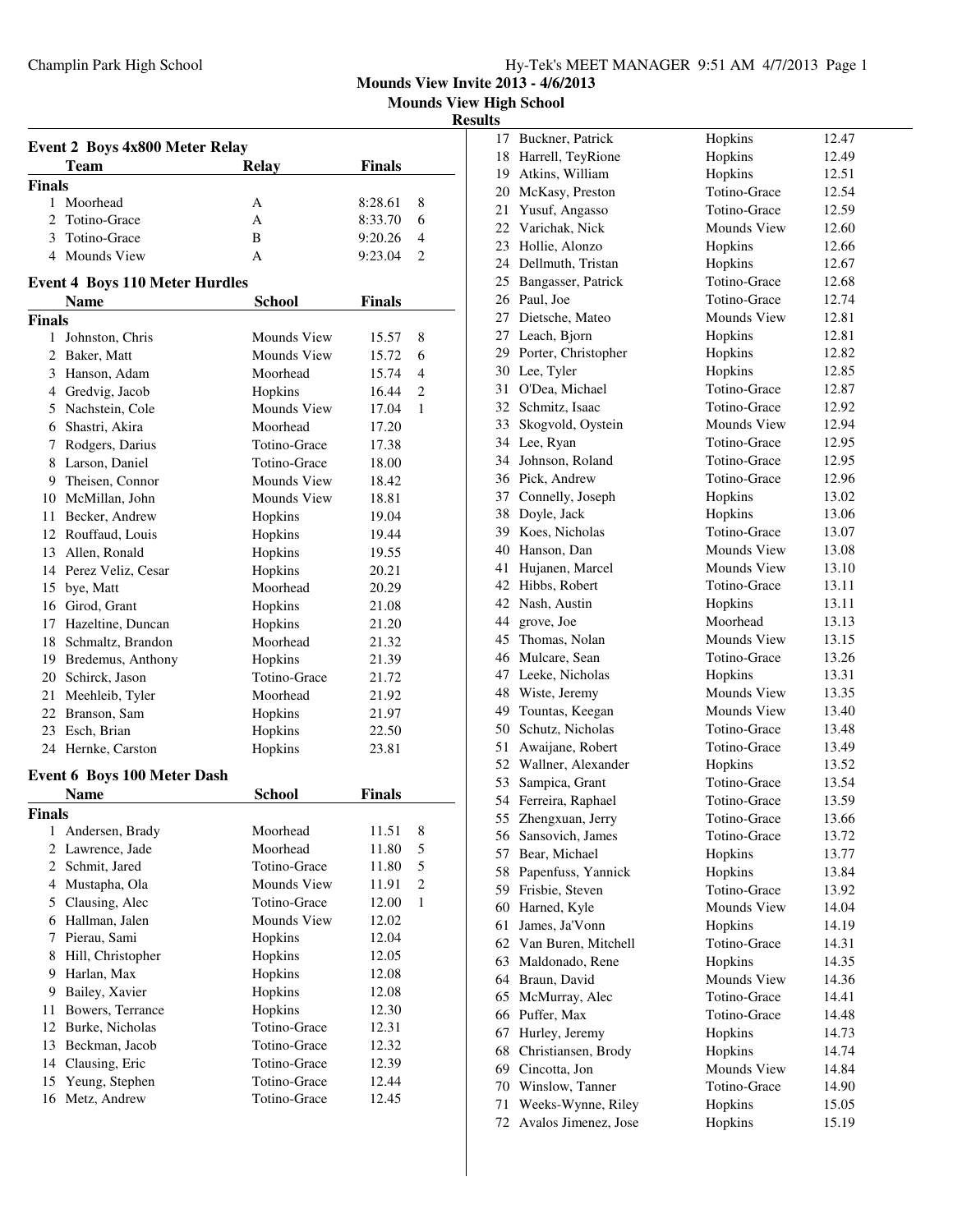**Mounds View Invite 2013 - 4/6/2013**

**Mounds View High School**

#### **Results**

| Finals  (Event 6 Boys 100 Meter Dash)  |                    |                    |                |  |  |
|----------------------------------------|--------------------|--------------------|----------------|--|--|
| <b>Name</b>                            | <b>School</b>      | Finals             |                |  |  |
| 73 Li, Chun                            | Hopkins            | 15.60              |                |  |  |
| 74 Leebens, Nicholas                   | Hopkins            | 16.47              |                |  |  |
|                                        |                    |                    |                |  |  |
| <b>Event 8 Boys 4x200 Meter Relay</b>  |                    |                    |                |  |  |
| Team                                   | <b>Relay</b>       | <b>Finals</b>      |                |  |  |
| <b>Finals</b>                          |                    |                    |                |  |  |
| <b>Mounds View</b><br>1                | B                  | 1:38.37            | 8              |  |  |
| Moorhead<br>2<br>3 Mounds View         | A<br>A             | 1:39.19            | 6<br>4         |  |  |
| 4 Totino-Grace                         | A                  | 1:40.97            | $\overline{c}$ |  |  |
| Totino-Grace<br>5                      | B                  | 1:41.46<br>1:43.38 |                |  |  |
|                                        |                    |                    |                |  |  |
| Event 10 Boys 1600 Meter Run           |                    |                    |                |  |  |
| <b>Name</b>                            | <b>School</b>      | <b>Finals</b>      |                |  |  |
| <b>Finals</b>                          |                    |                    |                |  |  |
| 1 Louiselle, Joseph                    | Totino-Grace       | 4:35.00            | 8              |  |  |
| 2 Hoff, Michael                        | Mounds View        | 4:38.09            | 6              |  |  |
| 3 Kaiser, Joey                         | Mounds View        | 4:38.10            | 4              |  |  |
| 4 Hoeft, Owen                          | Hopkins            | 4:38.73            | 2              |  |  |
| 5 Thibault, Jimmy                      | Totino-Grace       | 4:42.51            | 1              |  |  |
| Jones, William<br>6                    | Hopkins            | 4:45.41            |                |  |  |
| 7 Wentworth, Thomas                    | Mounds View        | 4:50.61            |                |  |  |
| 8 Wolters, Blake                       | Totino-Grace       | 4:51.85            |                |  |  |
| 9 Masters, Morgan                      | Mounds View        | 4:52.42            |                |  |  |
| 10 Wang, Max                           | <b>Mounds View</b> | 4:54.87            |                |  |  |
| Nelson, Brett<br>11                    | Hopkins            | 5:05.78            |                |  |  |
| 12 wickland, Eric                      | Moorhead           | 5:05.95            |                |  |  |
| 13 Plasencia, Alex                     | Mounds View        | 5:06.63            |                |  |  |
| 14 Floeder, Frank                      | Mounds View        | 5:06.72            |                |  |  |
| 15 Henson, George                      | Mounds View        | 5:08.16            |                |  |  |
| 16 Shuldes, Ben                        | Mounds View        | 5:09.55            |                |  |  |
| 17 Dewitz, Alec                        | Hopkins            | 5:14.94            |                |  |  |
| 18 Henson, Henry                       | Mounds View        | 5:26.14            |                |  |  |
| 19 Peterson, Noah                      | Hopkins            | 5:26.29            |                |  |  |
| 20 Johnston, Zachary                   | Hopkins            | 5:34.27            |                |  |  |
| 21 Ericson, Matt                       | <b>Mounds View</b> | 5:34.76            |                |  |  |
| 22 Theisen, Mathias                    | Totino-Grace       | 5:42.33            |                |  |  |
| 23 Ahlquist, Hunter                    | Hopkins            | 5:42.36            |                |  |  |
| 24 Rauch, Tom                          | Mounds View        | 5:56.05            |                |  |  |
| 25 Greene, Joseph                      | Hopkins            | 5:57.51            |                |  |  |
| 26 Hiestand, Joseph                    | Totino-Grace       | 5:59.44            |                |  |  |
| 27 Gelbart, Byrn                       | Moorhead           | 6:01.03            |                |  |  |
| Event 12 Boys 4x100 Meter Relay        |                    |                    |                |  |  |
| Team                                   | <b>Relay</b>       | Finals             |                |  |  |
| <b>Finals</b>                          |                    |                    |                |  |  |
| Moorhead<br>1                          | А                  | 44.28              | 8              |  |  |
| <b>Mounds View</b><br>2                | А                  | 44.79              | 6              |  |  |
| 3 Totino-Grace                         | A                  | 48.73              | 4              |  |  |
| Event 14 Boys 400 Meter Dash           |                    |                    |                |  |  |
| <b>Finals</b><br>Name<br><b>School</b> |                    |                    |                |  |  |
| <b>Finals</b>                          |                    |                    |                |  |  |
| 1 Lawrence, Brett                      | Moorhead           | 51.14              | 8              |  |  |
|                                        |                    |                    |                |  |  |
|                                        |                    |                    |                |  |  |

| 2  | Paske, Jimmy          | Hopkins      | 51.55   | 6 |
|----|-----------------------|--------------|---------|---|
| 3  | Bailey, Xavier        | Hopkins      | 52.71   | 4 |
| 4  | Hilliard, Brandon     | Totino-Grace | 53.65   | 2 |
| 5  | Clausing, Eric        | Totino-Grace | 56.06   | 1 |
| 6  | Yusuf, Angasso        | Totino-Grace | 56.27   |   |
| 7  | Harlan, Max           | Hopkins      | 56.56   |   |
| 8  | Nash, Austin          | Hopkins      | 56.63   |   |
| 9  | Goldman, Bobby        | Mounds View  | 56.87   |   |
| 10 | Pick, Andrew          | Totino-Grace | 57.87   |   |
| 11 | Pawlick, Jack         | Totino-Grace | 58.94   |   |
| 12 | huseby, Shea          | Moorhead     | 1:00.05 |   |
| 13 | Leeke, Nicholas       | Hopkins      | 1:00.64 |   |
| 14 | Leach, Bjorn          | Hopkins      | 1:01.34 |   |
|    | 15 Wallner, Alexander | Hopkins      | 1:02.60 |   |
| 16 | Jaeger, Spencer       | Totino-Grace | 1:02.62 |   |
| 17 | Maldonado, Rene       | Hopkins      | 1:02.69 |   |
| 18 | Gannaway, Noah        | Totino-Grace | 1:02.73 |   |
| 19 | truong, Thang         | Moorhead     | 1:04.05 |   |
| 20 | Weeks-Wynne, Riley    | Hopkins      | 1:11.76 |   |
| 21 | Christiansen, Brody   | Hopkins      | 1:15.70 |   |
|    |                       |              |         |   |

#### **Event 18 Boys 300 Meter Hurdles**

|               | <b>Name</b>                        | <b>School</b>      | Finals        |                |
|---------------|------------------------------------|--------------------|---------------|----------------|
| <b>Finals</b> |                                    |                    |               |                |
| $\mathbf{1}$  | Johnston, Chris                    | <b>Mounds View</b> | 41.36         | 8              |
| 2             | Hanson, Adam                       | Moorhead           | 42.13         | 6              |
|               | 3 Baker, Matt                      | <b>Mounds View</b> | 42.79         | $\overline{4}$ |
|               | 4 Shastri, Akira                   | Moorhead           | 43.70         | 2              |
|               | 5 Becker, Andrew                   | Hopkins            | 43.96         | $\mathbf{1}$   |
|               | 6 Harrell, TeyRione                | Hopkins            | 44.49         |                |
|               | 7 Nachstein, Cole                  | <b>Mounds View</b> | 44.84         |                |
| 8             | Rodgers, Darius                    | Totino-Grace       | 45.87         |                |
|               | 9 Larson, Daniel                   | Totino-Grace       | 45.91         |                |
|               | 10 Rouffaud, Louis                 | Hopkins            | 46.15         |                |
|               | 11 McMillan, John                  | Mounds View        | 46.60         |                |
|               | 12 Leebens, Nicholas               | Hopkins            | 46.67         |                |
|               | 13 Theisen, Connor                 | <b>Mounds View</b> | 47.06         |                |
|               | 14 Paul, Joe                       | Totino-Grace       | 47.44         |                |
|               | 15 bye, Matt                       | Moorhead           | 47.72         |                |
|               | 16 Allen, Ronald                   | Hopkins            | 48.26         |                |
|               | 17 Johnson, Roland                 | Totino-Grace       | 48.70         |                |
|               | 18 Girod, Grant                    | Hopkins            | 49.24         |                |
|               | 19 Hernke, Carston                 | Hopkins            | 49.47         |                |
|               | 20 Perez Veliz, Cesar              | Hopkins            | 49.60         |                |
|               | 21 Branson, Sam                    | Hopkins            | 52.27         |                |
|               | 22 Schirck, Jason                  | Totino-Grace       | 52.29         |                |
|               | 23 Hazeltine, Duncan               | Hopkins            | 52.34         |                |
|               | 24 Esch, Brian                     | Hopkins            | 55.09         |                |
|               | 25 Meehleib, Tyler                 | Moorhead           | 58.79         |                |
|               | <b>Event 20 Boys 800 Meter Run</b> |                    |               |                |
|               | <b>Name</b>                        | <b>School</b>      | <b>Finals</b> |                |
| <b>Finals</b> |                                    |                    |               |                |
| 1             | Heegaard, Thomas                   | Hopkins            | 2:02.43       | 8              |
| 2             | young, Josh                        | Moorhead           | 2:05.43       | 6              |
| 3             | Henschel, Jack                     | Hopkins            | 2:07.64       | $\overline{4}$ |

3 Henschel, Jack Hopkins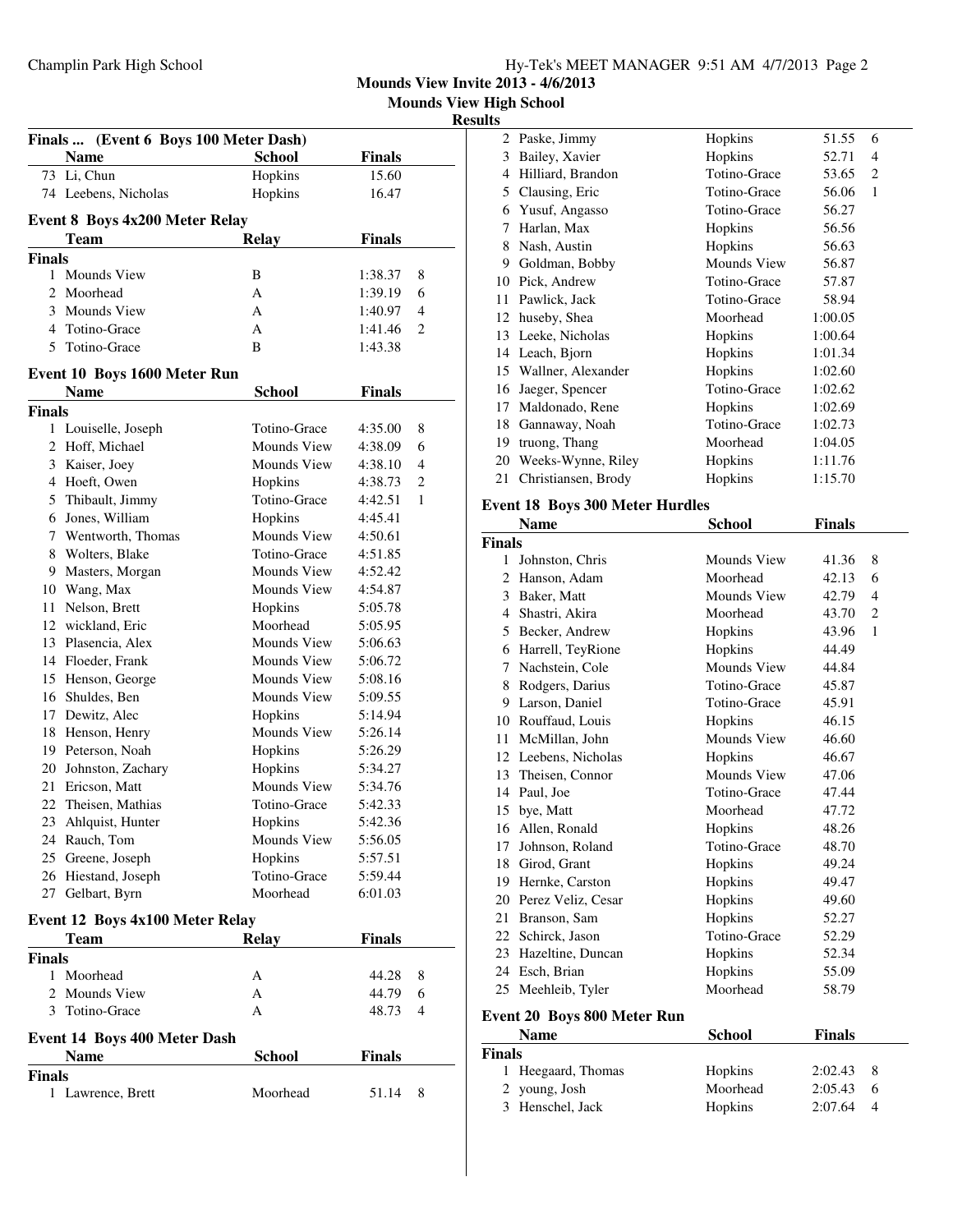**Mounds View Invite 2013 - 4/6/2013**

**Mounds View High School**

#### **Results**

| Finals  (Event 20 Boys 800 Meter Run) |                              |                    |               |                |  |
|---------------------------------------|------------------------------|--------------------|---------------|----------------|--|
|                                       | <b>Name</b>                  | <b>School</b>      | <b>Finals</b> |                |  |
|                                       | 4 Lillehaugen, Luke          | Moorhead           | 2:08.15       | $\overline{c}$ |  |
|                                       | 5 Sundberg, Erik             | <b>Mounds View</b> | 2:10.09       | 1              |  |
|                                       | 6 Gasperlin, Luke            | Totino-Grace       | 2:10.39       |                |  |
|                                       | 7 Favo, Patrick              | Totino-Grace       | 2:11.60       |                |  |
|                                       | 8 Crist, Daniel              | Mounds View        | 2:12.03       |                |  |
|                                       | 9 Roach, Gabe                | Moorhead           | 2:12.35       |                |  |
|                                       | 10 McDonald, Devon           | <b>Mounds View</b> | 2:12.45       |                |  |
|                                       | 11 Parker, Jake              | Hopkins            | 2:16.12       |                |  |
|                                       | 12 Larson, Daniel            | Hopkins            | 2:18.07       |                |  |
|                                       | 13 Howell, Reilly            | Mounds View        | 2:18.19       |                |  |
|                                       | 14 Loes, Andrew              | Totino-Grace       | 2:19.76       |                |  |
|                                       | 15 Parker, Ben               | Hopkins            | 2:20.75       |                |  |
|                                       | 16 Stein, Neil               | Hopkins            | 2:20.85       |                |  |
|                                       | 17 Winston, Andrew           | Hopkins            | 2:30.63       |                |  |
| 18                                    | Lindmark, Jacob              | <b>Mounds View</b> | 2:33.06       |                |  |
|                                       |                              |                    |               |                |  |
|                                       | Event 22 Boys 200 Meter Dash |                    |               |                |  |
|                                       | <b>Name</b>                  | <b>School</b>      | <b>Finals</b> |                |  |
| <b>Finals</b>                         |                              |                    |               |                |  |
| 1                                     | Schmit, Jared                | Totino-Grace       | 23.13         | 8              |  |
| 2                                     | Mustapha, Ola                | Mounds View        | 23.23         | 6              |  |
|                                       | 3 Olateju, Sola              | <b>Mounds View</b> | 23.47         | 4              |  |
|                                       | 4 Andersen, Brady            | Moorhead           | 23.66         | $\overline{c}$ |  |
|                                       | 5 Clausing, Alec             | Totino-Grace       | 23.68         | 1              |  |
|                                       | 6 Li, Denis                  | <b>Mounds View</b> | 23.92         |                |  |
|                                       | 7 Lawrence, Jade             | Moorhead           | 23.94         |                |  |
|                                       | 8 Pierau, Sami               | Hopkins            | 24.25         |                |  |
|                                       | 9 Hill, Christopher          | Hopkins            | 24.32         |                |  |
|                                       | 10 Johnson, Merrick          | Moorhead           | 24.72         |                |  |
| 11                                    | Buckner, Patrick             | Hopkins            | 24.80         |                |  |
|                                       | 12 Hilliard, Brandon         | Totino-Grace       | 24.84         |                |  |
| 13                                    | Scwartz, Nick                | Mounds View        | 25.00         |                |  |
|                                       | 14 Russell, Luke             | Totino-Grace       | 25.07         |                |  |
|                                       | 14 Zastrow, Jake             | Mounds View        | 25.07         |                |  |
|                                       | 16 Scott, Logan              | Totino-Grace       | 25.14         |                |  |
|                                       | 16 Clausing, Eric            | Totino-Grace       | 25.14         |                |  |
| 18                                    | Dellmuth, Tristan            | Hopkins            | 25.15         |                |  |
|                                       | 19 Bjorklund, Andrew         | Mounds View        | 25.22         |                |  |
|                                       | 19 Corliss, Chase            | Mounds View        | 25.22         |                |  |
| 21                                    | VanBeusekom, Nate            | Mounds View        | 25.41         |                |  |
| 21                                    | Beckman, Jacob               | Totino-Grace       | 25.41         |                |  |
| 23                                    | Gotta, Drew                  | Moorhead           | 25.45         |                |  |
|                                       | 23 Varichak, Nick            | Mounds View        | 25.45         |                |  |
| 25                                    | Stueve, Spencer              | <b>Mounds View</b> | 25.57         |                |  |
| 26                                    | Hollie, Alonzo               | Hopkins            | 25.62         |                |  |
| 27                                    | Porter, Christopher          | Hopkins            | 25.77         |                |  |
| 28                                    | McKasy, Preston              | Totino-Grace       | 25.78         |                |  |
| 29                                    | Dewitt, Danny                | Mounds View        | 25.80         |                |  |
| 30                                    | O'Dea, Michael               | Totino-Grace       | 25.85         |                |  |
| 31                                    | Connelly, Joseph             | Hopkins            | 26.13         |                |  |
| 32                                    | Thomas, Nolan                | Mounds View        | 26.31         |                |  |
| 33                                    | Lee, Ryan                    | Totino-Grace       | 26.33         |                |  |
| 34                                    | Hanson, Dan                  | Mounds View        | 26.45         |                |  |
| 35                                    | Tountas, Keegan              | Mounds View        | 26.51         |                |  |

|    | <b>Name</b>                  | <b>School</b>      | Finals |  |  |  |
|----|------------------------------|--------------------|--------|--|--|--|
|    | Event 24 Boys 3200 Meter Run |                    |        |  |  |  |
| 71 | Escamilla, Francisco         | Totino-Grace       | 34.54  |  |  |  |
| 70 | Christiansen, Brody          | Hopkins            | 31.88  |  |  |  |
| 69 | Li, Chun                     | Hopkins            | 31.29  |  |  |  |
| 68 | Avalos Jimenez, Jose         | Hopkins            | 30.99  |  |  |  |
| 67 | Hurley, Jeremy               | Hopkins            | 30.86  |  |  |  |
| 66 | McMurray, Alec               | Totino-Grace       | 30.59  |  |  |  |
| 65 | Johnson, Isaac               | Hopkins            | 30.57  |  |  |  |
| 64 | James, Ja'Vonn               | Hopkins            | 29.84  |  |  |  |
| 63 | Winslow, Tanner              | Totino-Grace       | 29.77  |  |  |  |
| 62 | Van Buren, Mitchell          | Totino-Grace       | 29.74  |  |  |  |
|    | Puffer, Max                  |                    | 29.70  |  |  |  |
| 61 |                              | Totino-Grace       |        |  |  |  |
| 60 | Braun, David                 | <b>Mounds View</b> | 29.46  |  |  |  |
| 59 | Bredemus, Anthony            | Hopkins            | 29.35  |  |  |  |
| 58 | Del Negro, Marco             | Hopkins            | 28.92  |  |  |  |
| 56 | Placencia-Blanco, Manuel     | Totino-Grace       | 28.44  |  |  |  |
| 56 | Gannaway, Noah               | Totino-Grace       | 28.44  |  |  |  |
| 55 | Harned, Kyle                 | Mounds View        | 28.27  |  |  |  |
| 54 | Frisbie, Steven              | Totino-Grace       | 28.18  |  |  |  |
| 53 | Sansovich, James             | Totino-Grace       | 28.10  |  |  |  |
| 52 | Awaijane, Robert             | Totino-Grace       | 27.97  |  |  |  |
| 51 | Schaaf, John                 | Totino-Grace       | 27.91  |  |  |  |
| 50 | Wiste, Jeremy                | Mounds View        | 27.83  |  |  |  |
| 48 | Schutz, Nicholas             | Totino-Grace       | 27.34  |  |  |  |
| 48 | Dietsche, Mateo              | Mounds View        | 27.34  |  |  |  |
| 46 | Peterson, Evan               | Totino-Grace       | 27.33  |  |  |  |
| 46 | Zhengxuan, Jerry             | Totino-Grace       | 27.33  |  |  |  |
| 45 | Ferreira, Raphael            | Totino-Grace       | 27.30  |  |  |  |
| 44 | Jaeger, Spencer              | Totino-Grace       | 27.28  |  |  |  |
| 43 | Sampica, Grant               | Totino-Grace       | 27.20  |  |  |  |
| 42 | Schmitz, Isaac               | Totino-Grace       | 27.18  |  |  |  |
| 41 | Foster-Bolton, Walter        | Hopkins            | 26.88  |  |  |  |
| 40 | Bangasser, Patrick           | Totino-Grace       | 26.82  |  |  |  |
| 39 | Hibbs, Robert                | Totino-Grace       | 26.81  |  |  |  |
| 38 | Hujanen, Marcel              | <b>Mounds View</b> | 26.71  |  |  |  |
| 37 | Doyle, Jack                  | Hopkins            | 26.65  |  |  |  |
| 36 | LeBow, Tucker                | <b>Mounds View</b> | 26.56  |  |  |  |

| Mounds View                     | 9:55.26       | 8 |
|---------------------------------|---------------|---|
| Hopkins                         | 10:03.33      | 6 |
| Mounds View                     | 10:36.45      | 4 |
| Mounds View                     | 10:41.21      | 2 |
| Moorhead                        | 10:58.08      | 1 |
| Moorhead                        | 11:08.41      |   |
| Mounds View                     | 11:18.80      |   |
| Mounds View                     | 11:21.16      |   |
| Moorhead                        | 11:21.56      |   |
| Mounds View                     | 11:50.53      |   |
| Mounds View                     | 12:26.84      |   |
| Event 26 Boys 4x400 Meter Relay |               |   |
| Relav                           | <b>Finals</b> |   |
|                                 |               |   |

| Team       | Relav | Finals  |
|------------|-------|---------|
| Finals     |       |         |
| 1 Moorhead |       | 3:38.78 |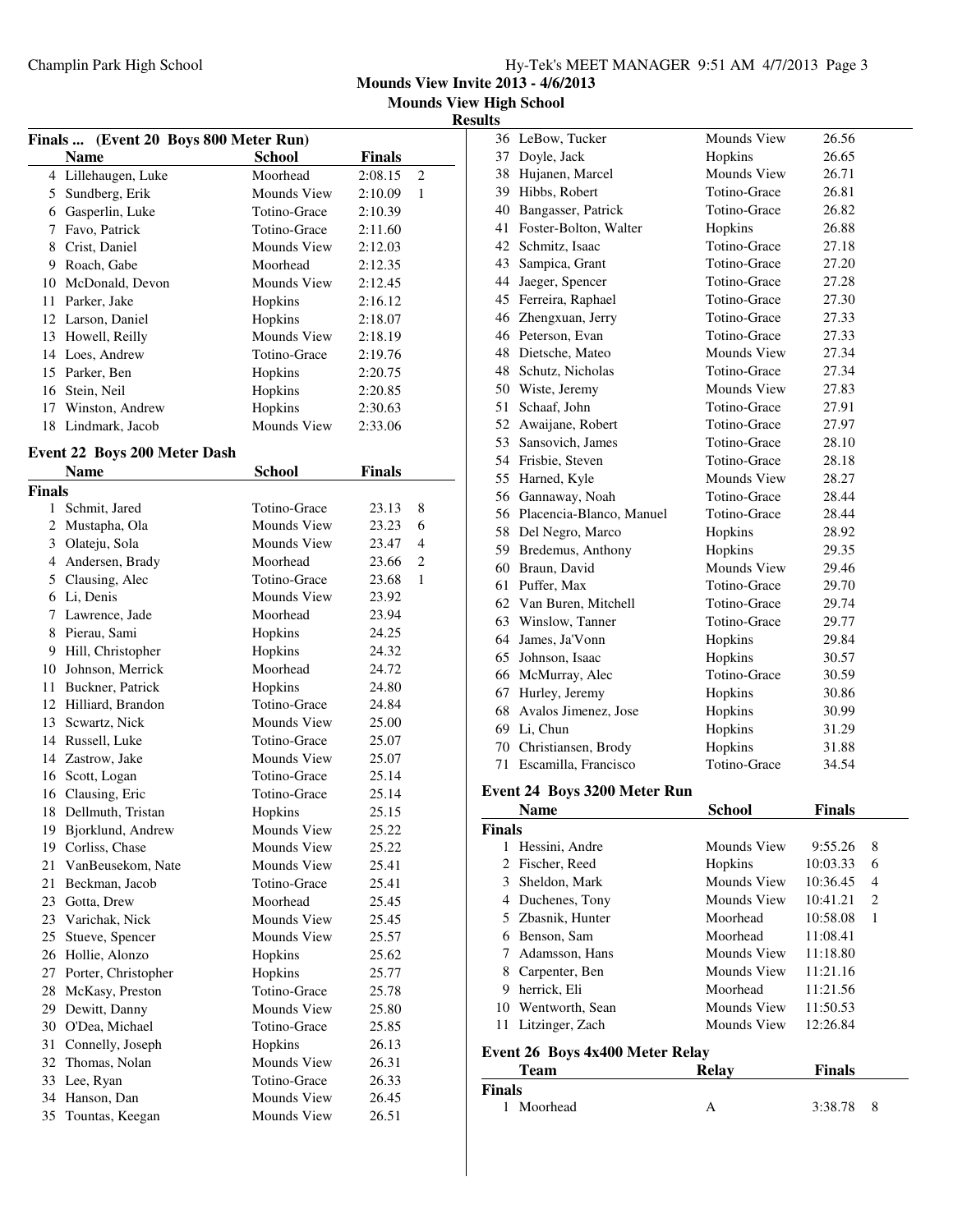|  | Hy-Tek's MEET MANAGER 9:51 AM 4/7/2013 Page 4 |  |  |
|--|-----------------------------------------------|--|--|
|  |                                               |  |  |

**Mounds View Invite 2013 - 4/6/2013 Mounds View High School**

**Results**

| Finals  (Event 26 Boys 4x400 Meter Relay) |                                               |                     |                      |                         |  |
|-------------------------------------------|-----------------------------------------------|---------------------|----------------------|-------------------------|--|
|                                           | <b>Team</b>                                   | <b>Relay</b>        | <b>Finals</b>        |                         |  |
|                                           | 2 Hopkins                                     | А                   | 3:41.98              | 6                       |  |
|                                           | 3 Mounds View                                 | A                   | 3:45.31              | 4                       |  |
|                                           | 4 Hopkins                                     | B                   | 3:50.69              | $\overline{c}$          |  |
| 5                                         | Hopkins                                       | C                   | 3:51.40              |                         |  |
|                                           | 6 Mounds View                                 | B                   | 4:01.10              |                         |  |
| 7                                         | Mounds View                                   | C                   | 4:01.24              |                         |  |
| 8                                         | Moorhead                                      | B                   | 4:04.55              |                         |  |
|                                           |                                               |                     |                      |                         |  |
|                                           | <b>Event 28 Boys High Jump</b><br><b>Name</b> | <b>School</b>       | <b>Finals</b>        |                         |  |
| <b>Finals</b>                             |                                               |                     |                      |                         |  |
| 1                                         | Johnston, Chris                               | Mounds View         | 6-02.50              | 8                       |  |
|                                           | 2 McDonald, Thomas                            | Totino-Grace        | 5-06.00              | 5                       |  |
|                                           | 2 Bowers, Terrance                            |                     |                      | 5                       |  |
|                                           |                                               | Hopkins             | 5-06.00              | 2                       |  |
|                                           | 4 Lee, Tyler                                  | Hopkins             | J5-06.00             |                         |  |
|                                           | 5 Rudolph, Henry                              | Mounds View         | 5-04.00              | 1                       |  |
|                                           | 6 bye, Matt                                   | Moorhead            | J5-04.00             |                         |  |
|                                           | 7 DeGroot, Michael                            | Mounds View         | J5-04.00             |                         |  |
| 8                                         | Foster-Bolton, Walter                         | Hopkins             | 5-02.00              |                         |  |
| 8                                         | Rodgers, Darius                               | Totino-Grace        | 5-02.00              |                         |  |
| 8                                         | Flores, Jason                                 | Moorhead            | 5-02.00              |                         |  |
|                                           | 11 Atkins, William                            | Hopkins             | 5-00.00              |                         |  |
|                                           | 11 Tart, Joshua                               | Totino-Grace        | 5-00.00              |                         |  |
|                                           | 11 Pawlick, Jack                              | Totino-Grace        | 5-00.00              |                         |  |
| 11                                        | Porter, Christopher                           | Hopkins             | 5-00.00              |                         |  |
| 11                                        | Skogvold, Oystein                             | <b>Mounds View</b>  | 5-00.00              |                         |  |
|                                           | <b>Event 30 Boys Pole Vault</b>               |                     |                      |                         |  |
|                                           | <b>Name</b>                                   | <b>School</b>       | <b>Finals</b>        |                         |  |
| <b>Finals</b>                             |                                               |                     |                      |                         |  |
| 1                                         | Rogness, Ryan                                 | Moorhead            | 11-06.00             | 8                       |  |
| 2                                         | Knopf, John                                   |                     |                      |                         |  |
|                                           |                                               | Mounds View         | 11-00.00             | 6                       |  |
|                                           | 3 Wiedrich, Jacob                             | Moorhead            | 10-06.00             | 4                       |  |
|                                           | 4 Steinhauser, Cullen                         | Totino-Grace        | J10-06.00            | 2                       |  |
|                                           | 5 Young, John                                 | Mounds View         | J10-06.00            | 1                       |  |
| 6                                         | Toninato, Adam                                | Mounds View         | 10-00.00             |                         |  |
| 6                                         | Hoefer, Mike                                  | Totino-Grace        | 10-00.00             |                         |  |
| 6                                         | Moser, Joshua                                 | Totino-Grace        | 10-00.00             |                         |  |
| 9                                         | Kirkevold, James                              | Totino-Grace        | $9 - 00.00$          |                         |  |
| 9                                         | Eggert, John                                  | Moorhead            | 9-00.00              |                         |  |
| 9                                         | Tountas, Keegan                               | <b>Mounds View</b>  | 9-00.00              |                         |  |
| 9                                         | Johnson, Kyle                                 | Moorhead            | 9-00.00              |                         |  |
| 9                                         | Stein, Ben                                    | Moorhead            | 9-00.00              |                         |  |
| 14                                        | Eggers, Joseph                                | Mounds View         | 8-00.00              |                         |  |
|                                           |                                               |                     |                      |                         |  |
|                                           | <b>Event 32 Boys Long Jump</b>                |                     |                      |                         |  |
|                                           | Name                                          | <b>School</b>       | <b>Finals</b>        |                         |  |
|                                           |                                               |                     |                      |                         |  |
| 1                                         | Bowers, Terrance                              | Hopkins             | 20-10.00             | 8                       |  |
| 2                                         | Johnston, Chris                               | Mounds View         | 19-07.50             | 6                       |  |
|                                           | 3 Russell, Luke                               | Totino-Grace        | 19-02.00             | 4                       |  |
|                                           | 4 Zastrow, Jake                               | Mounds View         | 18-08.00             | $\overline{\mathbf{c}}$ |  |
| <b>Finals</b>                             | 5 Foster-Bolton, Walter<br>6 Johnson, Merrick | Hopkins<br>Moorhead | 18-03.50<br>18-03.00 | 1                       |  |

| LS. |                          |                    |          |
|-----|--------------------------|--------------------|----------|
| 7   | Li, Denis                | Mounds View        | 18-02.00 |
| 8   | Baker, Matt              | Mounds View        | 17-08.00 |
| 9   | Yusuf, Angasso           | Totino-Grace       | 17-07.00 |
| 10  | Andersen, Brady          | Moorhead           | 17-04.50 |
| 11  | Lee, Tyler               | Hopkins            | 17-04.00 |
| 12  | Porter, Christopher      | Hopkins            | 17-03.00 |
| 12  | Buckner, Patrick         | Hopkins            | 17-03.00 |
| 14  | Skogvold, Oystein        | <b>Mounds View</b> | 17-01.50 |
| 14  | Bjorklund, Andrew        | Mounds View        | 17-01.50 |
| 16  | Dietsche, Mateo          | Mounds View        | 17-01.00 |
| 17  | Flores, Jason            | Moorhead           | 16-10.00 |
| 17  | duginski, Mike           | Moorhead           | 16-10.00 |
| 19  | Kuehn, Chris             | Mounds View        | 16-09.50 |
| 20  | Duffy, Kevin             | Mounds View        | 16-07.00 |
| 21  | delbrune, Malique        | Moorhead           | 16-06.00 |
| 21  | delbrune, Devante        | Moorhead           | 16-06.00 |
| 23  | Howlett, Billy           | <b>Mounds View</b> | 16-02.00 |
| 24  | Atkins, William          | Hopkins            | 16-00.50 |
| 25  | Kroehle, John            | Totino-Grace       | 15-11.00 |
| 26  | Stein, Ben               | Moorhead           | 15-09.00 |
| 27  | truong, Thang            | Moorhead           | 15-08.00 |
| 28  | Del Negro, Marco         | Hopkins            | 15-02.50 |
| 29  | grove, Joe               | Moorhead           | 14-08.50 |
| 30  | Lawrence, Jade           | Moorhead           | 14-04.50 |
| 31  | huseby, Shea             | Moorhead           | 13-09.00 |
| 32  | Moline, Alex             | <b>Mounds View</b> | 13-05.25 |
| 33  | Placencia-Blanco, Manuel | Totino-Grace       | 12-11.00 |
| 33  | Anderson, Ian            | Hopkins            | 12-11.00 |
| 35  | Braun, Andrew            | <b>Mounds View</b> | 12-09.50 |
| 36  | James, Ja'Vonn           | Hopkins            | 10-09.75 |
|     |                          |                    |          |

### **Event 34 Boys Triple Jump**

|                             | <b>Name</b>                       | School       | <b>Finals</b> |                |
|-----------------------------|-----------------------------------|--------------|---------------|----------------|
| <b>Finals</b>               |                                   |              |               |                |
| 1                           | Olateju, Sola                     | Mounds View  | 42-01.50      | 8              |
| $\mathcal{D}_{\mathcal{L}}$ | Li, Denis                         | Mounds View  | 40-02.00      | 6              |
| 3                           | Hallman, Jalen                    | Mounds View  | 38-09.00      | 4              |
| 4                           | Rudolph, Henry                    | Mounds View  | 36-09.50      | $\overline{c}$ |
| 5                           | Johnson, Merrick                  | Moorhead     | 35-06.50      | 1              |
| 6                           | Duffy, Kevin                      | Mounds View  | 35-05.50      |                |
| 7                           | duginski, Mike                    | Moorhead     | 34-08.00      |                |
| 8                           | Howlett, Billy                    | Mounds View  | 34-07.00      |                |
| 9                           | Flomo, Kez                        | Totino-Grace | 34-06.00      |                |
| 10                          | delbrune, Devante                 | Moorhead     | 34-04.50      |                |
| 11                          | Flores, Jason                     | Moorhead     | 33-11.50      |                |
| 12                          | McDonald, Thomas                  | Totino-Grace | 33-04.00      |                |
| 13                          | Bjorklund, Andrew                 | Mounds View  | 33-03.50      |                |
| 14                          | delbrune, Malique                 | Moorhead     | 31-06.00      |                |
| 15                          | Moline, Alex                      | Mounds View  | 30-11.50      |                |
| 16                          | Pawlick, Jack                     | Totino-Grace | 30-08.00      |                |
| 17                          | grove, Joe                        | Moorhead     | 30-05.50      |                |
|                             | <b>Event 36 Boys Discus Throw</b> |              |               |                |
|                             | <b>Name</b>                       | School       | <b>Finals</b> |                |

## **Finals**

| 1 Klaers, Logan | Mounds View | 138-02 8 |  |
|-----------------|-------------|----------|--|
|                 |             |          |  |